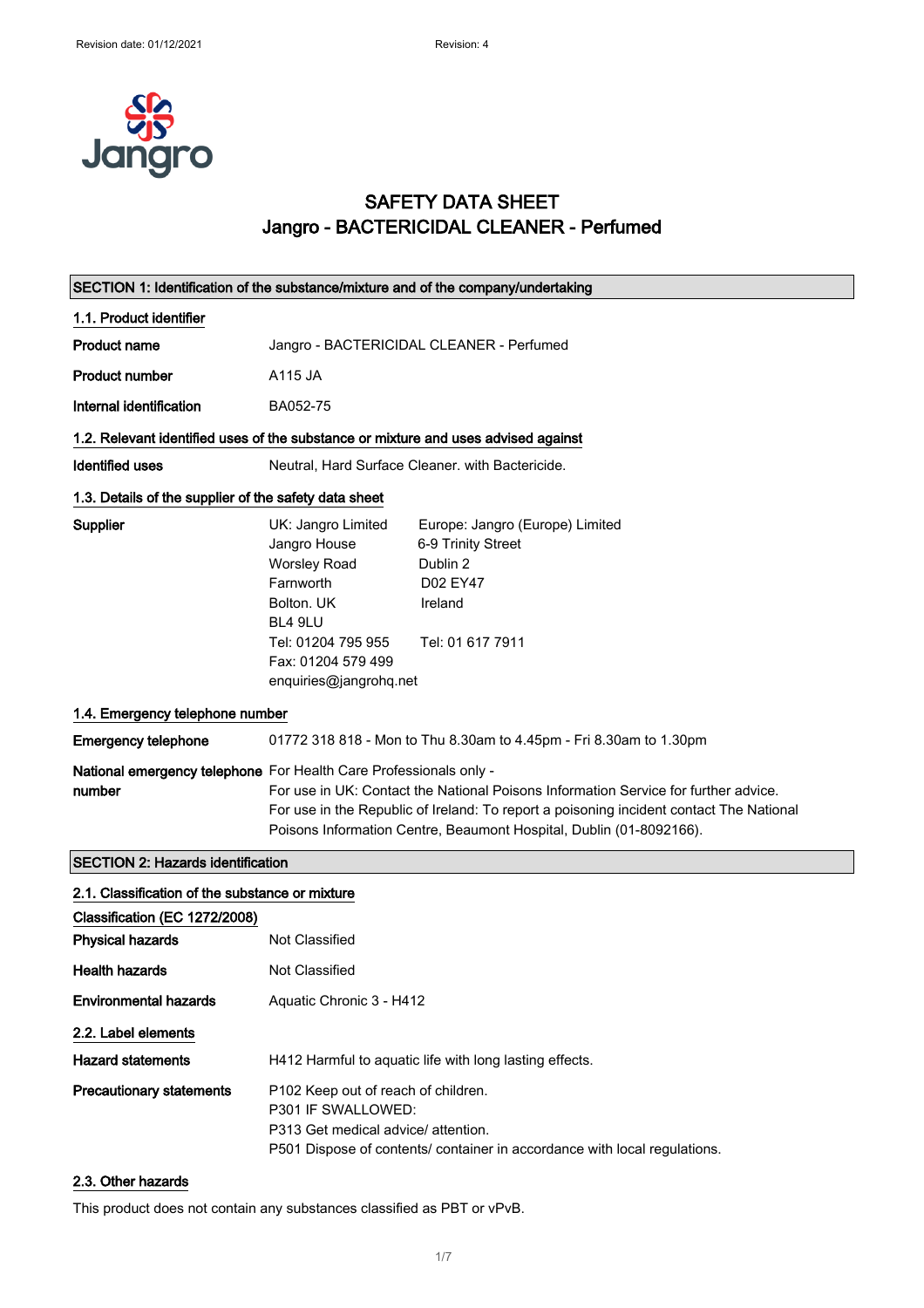### SECTION 3: Composition/information on ingredients

#### 3.2. Mixtures

## ALKYL (C12-16) DIMETHYL BENZYL AMMONIUM CHLORIDE

CAS number: 68424-85-1 EC number: 270-325-2  $M$  factor (Acute) = 10 M factor (Chronic) = 1

### Classification

Acute Tox. 4 - H302 Skin Corr. 1B - H314 Eye Dam. 1 - H318 Aquatic Acute 1 - H400 Aquatic Chronic 1 - H410

## ALCOHOL (C9-11) ETHOXYLATE (8EO) 0.1-1%

CAS number: 68439-46-3

Alternative CAS Nos 160875-66-1, 68439-45-2

#### Classification

Acute Tox. 4 - H302 Eye Dam. 1 - H318

The Full Text for all R-Phrases and Hazard Statements are Displayed in Section 16.

| Composition comments | The ingredients are present in non-hazardous to health concentrations. |
|----------------------|------------------------------------------------------------------------|
|----------------------|------------------------------------------------------------------------|

# SECTION 4: First aid measures 4.1. Description of first aid measures

| Inhalation          | Unlikely route of exposure as the product does not contain volatile substances. If spray/mist<br>has been inhaled, proceed as follows. Move affected person to fresh air and keep warm and<br>at rest in a position comfortable for breathing. |
|---------------------|------------------------------------------------------------------------------------------------------------------------------------------------------------------------------------------------------------------------------------------------|
| Ingestion           | Do not induce vomiting. Give plenty of water to drink. Get medical attention if any discomfort<br>continues.                                                                                                                                   |
| <b>Skin contact</b> | Wash with plenty of water.                                                                                                                                                                                                                     |
| Eye contact         | Rinse immediately with plenty of water. Get medical attention if irritation persists after<br>washing.                                                                                                                                         |
|                     | 4.2. Most important symptoms and effects, both acute and delayed                                                                                                                                                                               |
| General information | The severity of the symptoms described will vary dependent on the concentration and the<br>length of exposure.                                                                                                                                 |
| Inhalation          | No specific symptoms known.                                                                                                                                                                                                                    |
| Ingestion           | No specific symptoms known. But - May cause discomfort if swallowed.                                                                                                                                                                           |
| <b>Skin contact</b> | No specific symptoms known. But prolonged or excessively repeated skin contact could lead<br>to removal of natural oils from skin.                                                                                                             |
| Eye contact         | No specific symptoms known. Prolonged contact may cause redness and/or tearing.                                                                                                                                                                |

#### 4.3. Indication of any immediate medical attention and special treatment needed

Notes for the doctor Treat symptomatically.

0.1-1%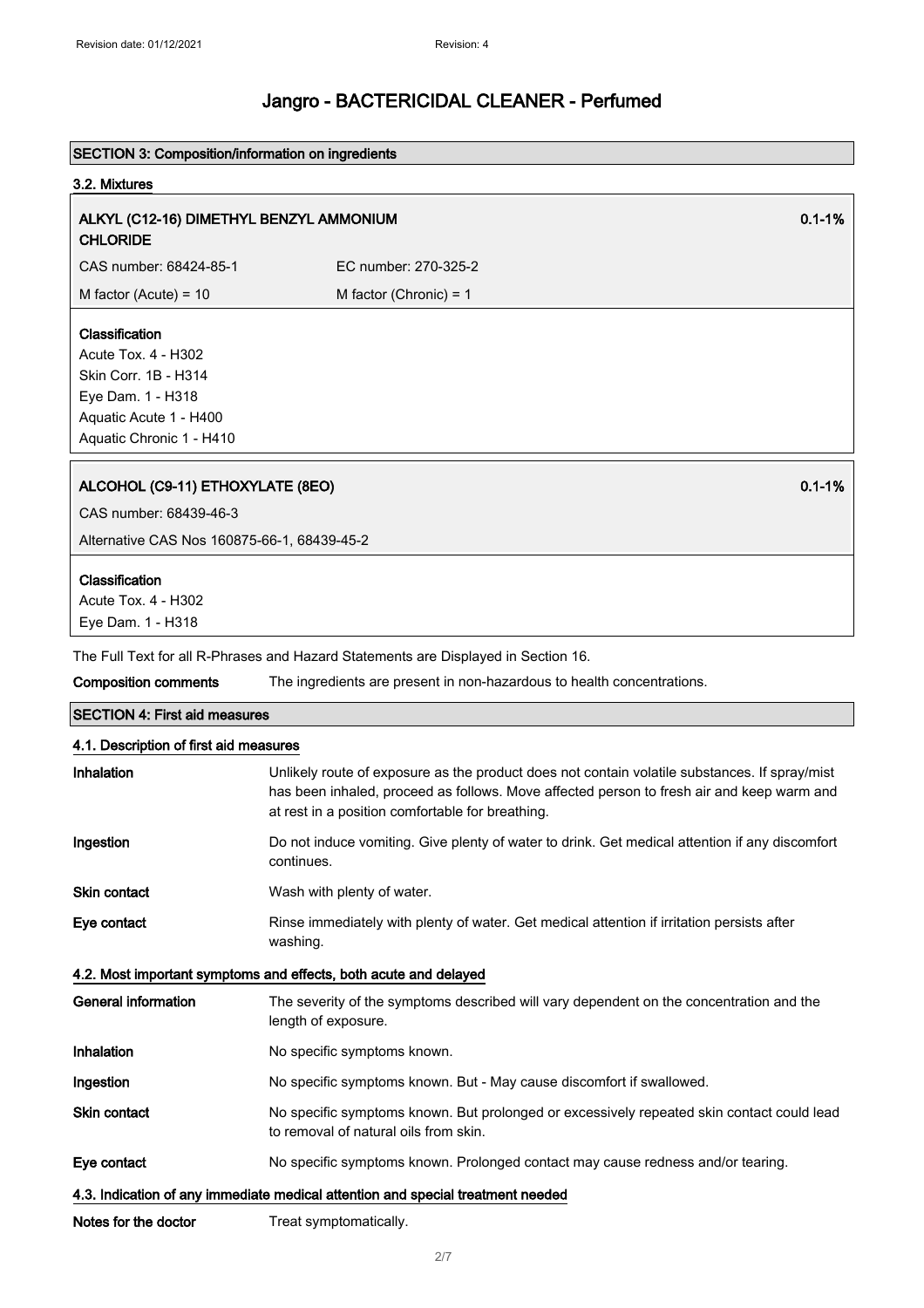| <b>SECTION 5: Firefighting measures</b>                    |                                                                                                                                                                                                                                              |
|------------------------------------------------------------|----------------------------------------------------------------------------------------------------------------------------------------------------------------------------------------------------------------------------------------------|
| 5.1. Extinguishing media                                   |                                                                                                                                                                                                                                              |
| Suitable extinguishing media                               | The product is not flammable. Use fire-extinguishing media suitable for the surrounding fire.                                                                                                                                                |
| 5.2. Special hazards arising from the substance or mixture |                                                                                                                                                                                                                                              |
| Specific hazards                                           | Thermal decomposition or combustion products may include the following substances:<br>Irritating gases or vapours.                                                                                                                           |
| 5.3. Advice for firefighters                               |                                                                                                                                                                                                                                              |
| Special protective equipment<br>for firefighters           | Wear positive-pressure self-contained breathing apparatus (SCBA) and appropriate protective<br>clothing.                                                                                                                                     |
| <b>SECTION 6: Accidental release measures</b>              |                                                                                                                                                                                                                                              |
|                                                            | 6.1. Personal precautions, protective equipment and emergency procedures                                                                                                                                                                     |
| <b>Personal precautions</b>                                | No special protective clothing. (See Sec 8)                                                                                                                                                                                                  |
| 6.2. Environmental precautions                             |                                                                                                                                                                                                                                              |
| <b>Environmental precautions</b>                           | Spillages or uncontrolled discharges into watercourses must be reported immediately to the<br>Environmental Agency or other appropriate regulatory body.                                                                                     |
| 6.3. Methods and material for containment and cleaning up  |                                                                                                                                                                                                                                              |
| Methods for cleaning up                                    | Small Spillages: Flush away spillage with plenty of water. Large Spillages: Contain and<br>absorb spillage with sand, earth or other non-combustible material. Collect and place in<br>suitable waste disposal containers and seal securely. |
| 6.4. Reference to other sections                           |                                                                                                                                                                                                                                              |
| Reference to other sections                                | For personal protection, see Section 8.                                                                                                                                                                                                      |
| <b>SECTION 7: Handling and storage</b>                     |                                                                                                                                                                                                                                              |
| 7.1. Precautions for safe handling                         |                                                                                                                                                                                                                                              |
| <b>Usage precautions</b>                                   | No specific recommendations.                                                                                                                                                                                                                 |
|                                                            | 7.2. Conditions for safe storage, including any incompatibilities                                                                                                                                                                            |
| <b>Storage precautions</b>                                 | Keep only in the original container in a cool, well-ventilated place. Store away from the<br>following materials: Oxidising materials.                                                                                                       |
| 7.3. Specific end use(s)                                   |                                                                                                                                                                                                                                              |
| Specific end use(s)                                        | The identified uses for this product are detailed in Section 1.2.                                                                                                                                                                            |
| <b>Usage description</b>                                   | See Product Information Sheet & Label for detailed use of this product.                                                                                                                                                                      |
| <b>SECTION 8: Exposure controls/Personal protection</b>    |                                                                                                                                                                                                                                              |
| 8.1. Control parameters                                    |                                                                                                                                                                                                                                              |
| Ingredient comments                                        | No exposure limits known for ingredient(s).                                                                                                                                                                                                  |
| 8.2. Exposure controls                                     |                                                                                                                                                                                                                                              |
| Appropriate engineering<br>controls                        | Not relevant.                                                                                                                                                                                                                                |
| Eye/face protection                                        | No specific eye protection required during normal use.                                                                                                                                                                                       |
| Hand protection                                            | No specific hand protection recommended. For prolonged or repeated skin contact use<br>suitable protective gloves.                                                                                                                           |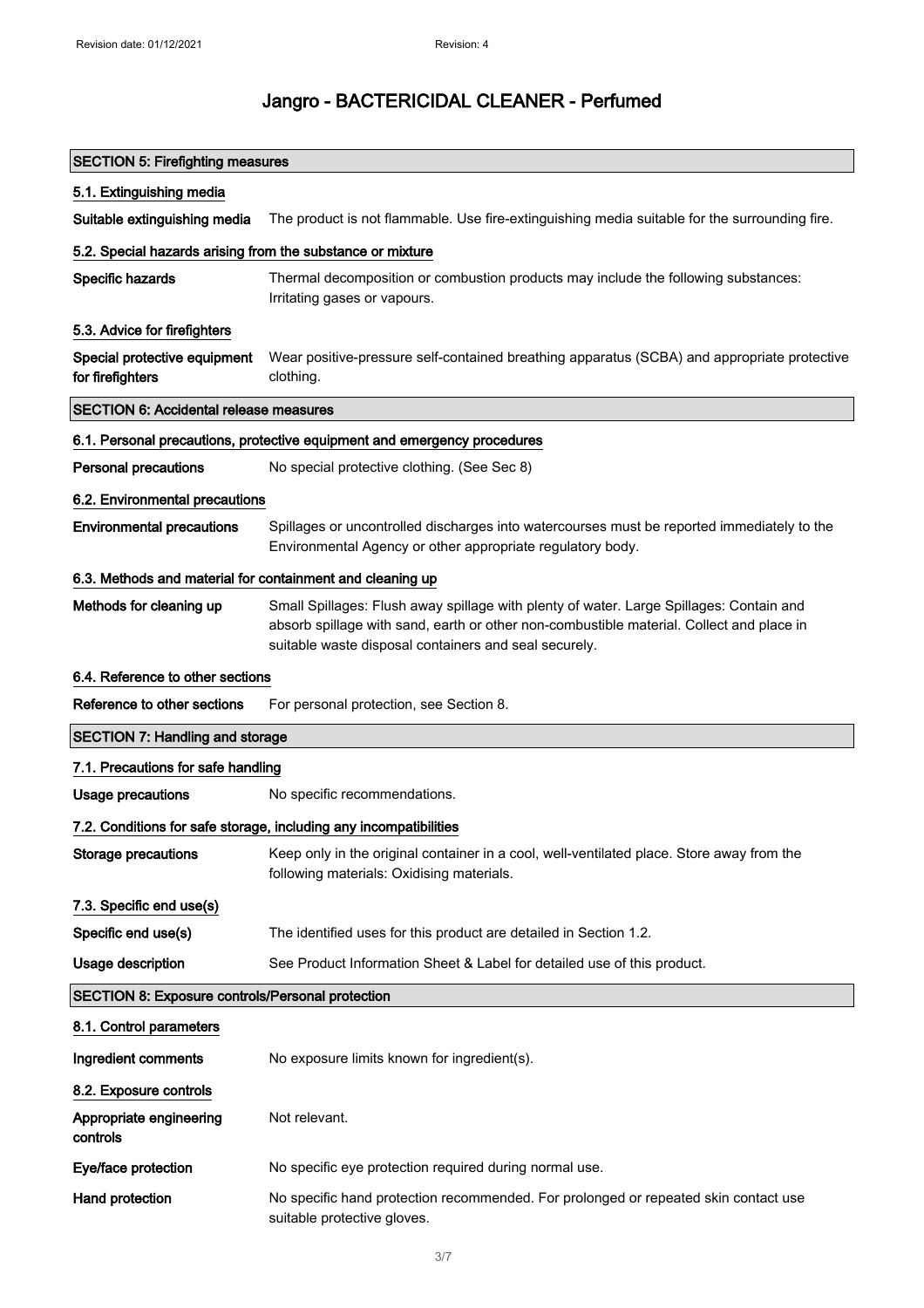| Other skin and body<br>protection                          | None required.                                                                                                                                                                                                                                                                           |
|------------------------------------------------------------|------------------------------------------------------------------------------------------------------------------------------------------------------------------------------------------------------------------------------------------------------------------------------------------|
| <b>Respiratory protection</b>                              | Respiratory protection not required.                                                                                                                                                                                                                                                     |
| <b>SECTION 9: Physical and chemical properties</b>         |                                                                                                                                                                                                                                                                                          |
| 9.1. Information on basic physical and chemical properties |                                                                                                                                                                                                                                                                                          |
| Appearance                                                 | Liquid.                                                                                                                                                                                                                                                                                  |
| Colour                                                     | Green.                                                                                                                                                                                                                                                                                   |
| Odour                                                      | Floral.                                                                                                                                                                                                                                                                                  |
| pH                                                         | pH (concentrated solution): 7.50                                                                                                                                                                                                                                                         |
| <b>Melting point</b>                                       | $0^{\circ}$ C                                                                                                                                                                                                                                                                            |
| Initial boiling point and range                            | 100°C @ 760 mm Hg                                                                                                                                                                                                                                                                        |
| Flash point                                                | Boils without flashing.                                                                                                                                                                                                                                                                  |
| <b>Relative density</b>                                    | 1.000 @ 20°C                                                                                                                                                                                                                                                                             |
| Solubility(ies)                                            | Soluble in water.                                                                                                                                                                                                                                                                        |
| 9.2. Other information                                     |                                                                                                                                                                                                                                                                                          |
| Other information                                          | None.                                                                                                                                                                                                                                                                                    |
| SECTION 10: Stability and reactivity                       |                                                                                                                                                                                                                                                                                          |
| 10.1. Reactivity                                           |                                                                                                                                                                                                                                                                                          |
| Reactivity                                                 | There are no known reactivity hazards associated with this product.                                                                                                                                                                                                                      |
| 10.2. Chemical stability                                   |                                                                                                                                                                                                                                                                                          |
| <b>Stability</b>                                           | No particular stability concerns.                                                                                                                                                                                                                                                        |
| 10.3. Possibility of hazardous reactions                   |                                                                                                                                                                                                                                                                                          |
| Possibility of hazardous<br>reactions                      | See sections 10.1, 10.4 & 10.5                                                                                                                                                                                                                                                           |
| 10.4. Conditions to avoid                                  |                                                                                                                                                                                                                                                                                          |
| Conditions to avoid                                        | There are no known conditions that are likely to result in a hazardous situation.                                                                                                                                                                                                        |
| 10.5. Incompatible materials                               |                                                                                                                                                                                                                                                                                          |
| Materials to avoid                                         | No specific material or group of materials is likely to react with the product to produce a<br>hazardous situation.                                                                                                                                                                      |
| 10.6. Hazardous decomposition products                     |                                                                                                                                                                                                                                                                                          |
| Hazardous decomposition<br>products                        | No known hazardous decomposition products.                                                                                                                                                                                                                                               |
| <b>SECTION 11: Toxicological information</b>               |                                                                                                                                                                                                                                                                                          |
| 11.1. Information on toxicological effects                 |                                                                                                                                                                                                                                                                                          |
| <b>Toxicological effects</b>                               | We have not carried out any animal testing for this product. Any ATE figures quoted below are<br>from Toxicity Classifications that have been carried out using ATE (Acute Toxicity Estimate)<br>Calculation Method using LD50 or ATE figures provided by the Raw Material Manufacturer. |

Other health effects Low oral toxicity, but ingestion may cause irritation of the gastro-intestinal tract.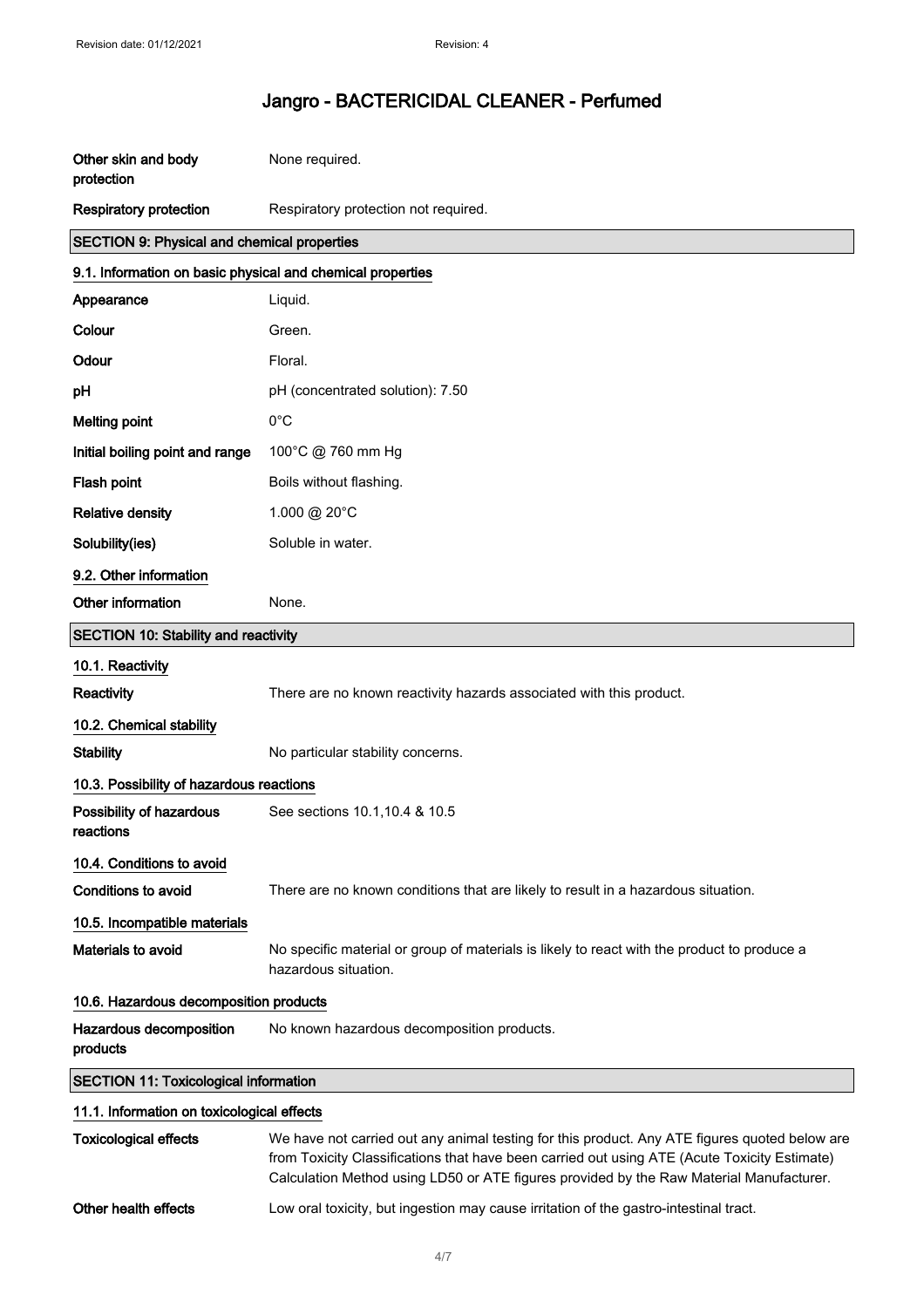| <b>SECTION 12: Ecological information</b>                   |                                                                                                                                                                                                                                                                                  |
|-------------------------------------------------------------|----------------------------------------------------------------------------------------------------------------------------------------------------------------------------------------------------------------------------------------------------------------------------------|
| Ecotoxicity                                                 | Harmful to aquatic life with long lasting effects.                                                                                                                                                                                                                               |
| 12.1. Toxicity                                              |                                                                                                                                                                                                                                                                                  |
| <b>Toxicity</b>                                             | We have not carried out any Aquatic testing, therefore we have no Aquatic Toxicity Data<br>specifically for this product. The Aquatic Toxicity Data, where provided by the raw material<br>manufacturer for ingredients with aquatic toxicity, can be made available on request. |
| 12.2. Persistence and degradability                         |                                                                                                                                                                                                                                                                                  |
| Persistence and degradability                               | The surfactant(s) contained in this product complies(comply) with the biodegradability criteria<br>as laid down in Regulation (EC) No. 648/2004 on detergents. and UK Regulation: SI 2020 No.<br>1617 "The Detergents (Amendment) (EU Exit) Regulations 2020".                   |
| 12.3. Bioaccumulative potential                             |                                                                                                                                                                                                                                                                                  |
| <b>Bioaccumulative potential</b>                            | The product does not contain any substances expected to be bioaccumulating.                                                                                                                                                                                                      |
| 12.4. Mobility in soil                                      |                                                                                                                                                                                                                                                                                  |
| <b>Mobility</b>                                             | Not known.                                                                                                                                                                                                                                                                       |
| 12.5. Results of PBT and vPvB assessment                    |                                                                                                                                                                                                                                                                                  |
| Results of PBT and vPvB<br>assessment                       | This product does not contain any substances classified as PBT or vPvB.                                                                                                                                                                                                          |
| 12.6. Other adverse effects                                 |                                                                                                                                                                                                                                                                                  |
| Other adverse effects                                       | Not known.                                                                                                                                                                                                                                                                       |
| <b>SECTION 13: Disposal considerations</b>                  |                                                                                                                                                                                                                                                                                  |
| 13.1. Waste treatment methods                               |                                                                                                                                                                                                                                                                                  |
| <b>Disposal methods</b>                                     | Discharge used solutions to drain. Small amounts (less than 5 Litres) of unwanted product<br>may be flushed with water to sewer. Larger volumes must be sent for disposal by approved<br>waste contractor. Consign empty container to normal waste.                              |
| <b>SECTION 14: Transport information</b>                    |                                                                                                                                                                                                                                                                                  |
| General                                                     | Not classified for Transport.                                                                                                                                                                                                                                                    |
| 14.1. UN number                                             |                                                                                                                                                                                                                                                                                  |
| Not applicable.                                             |                                                                                                                                                                                                                                                                                  |
| 14.2. UN proper shipping name                               |                                                                                                                                                                                                                                                                                  |
| Not applicable.                                             |                                                                                                                                                                                                                                                                                  |
| 14.3. Transport hazard class(es)                            |                                                                                                                                                                                                                                                                                  |
| Not regulated.                                              |                                                                                                                                                                                                                                                                                  |
| 14.4. Packing group<br>Not applicable.                      |                                                                                                                                                                                                                                                                                  |
| 14.5. Environmental hazards                                 |                                                                                                                                                                                                                                                                                  |
| Environmentally hazardous substance/marine pollutant<br>No. |                                                                                                                                                                                                                                                                                  |
| 14.6. Special precautions for user                          |                                                                                                                                                                                                                                                                                  |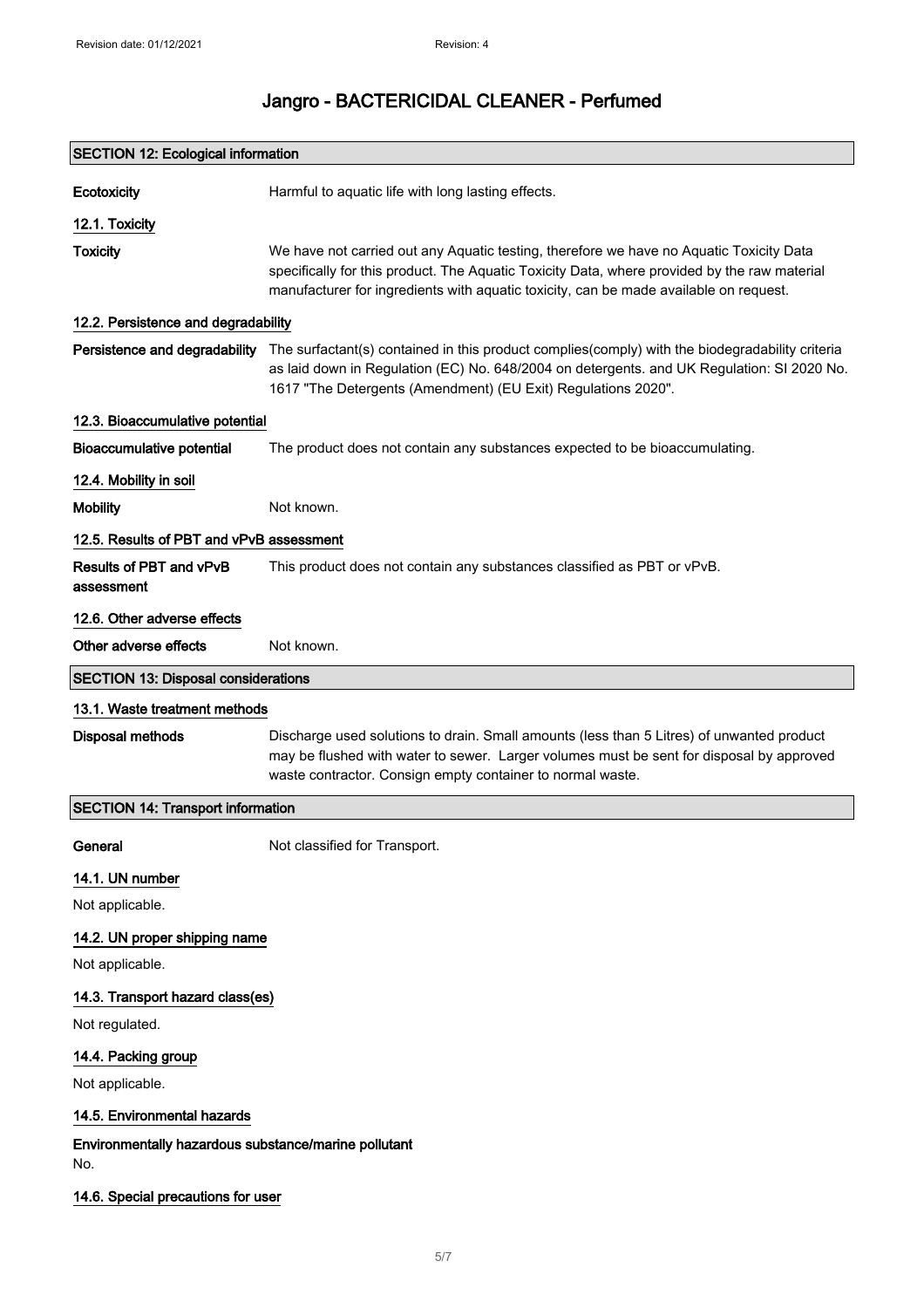Not applicable.

### 14.7. Transport in bulk according to Annex II of MARPOL and the IBC Code

Transport in bulk according to Not applicable. Annex II of MARPOL 73/78 and the IBC Code

### SECTION 15: Regulatory information

### 15.1. Safety, health and environmental regulations/legislation specific for the substance or mixture

| EU legislation | Safety Data Sheet prepared in accordance with EU Regulation: "REACH Commission<br>Regulation (EU) No 2015/830 (which amends Regulation (EC) No 453/2010 & 1907/2006)."<br>and UK Regulation: "SI 2020 No. 1577 - The REACH etc. (Amendment etc.) (EU Exit)<br>Regulations 2020".                                                             |
|----------------|----------------------------------------------------------------------------------------------------------------------------------------------------------------------------------------------------------------------------------------------------------------------------------------------------------------------------------------------|
|                | The product is as classified under - EU GHS: CLP - "Regulation (EC) No 1272/2008<br>classification, labelling & packaging of substances & mixtures." and UK GHS: "SI 2020 No.<br>1567 - The Chemicals (Health and Safety) and Genetically Modified Organisms (Contained<br>Use) (Amendment etc.) (EU Exit) Regulations 2020.".               |
|                | Ingredients are listed with classification under - EU GHS: CLP - "Regulation (EC) No<br>1272/2008 classification, labelling & packaging of substances & mixtures." and UK GHS: "SI<br>2020 No. 1567 - The Chemicals (Health and Safety) and Genetically Modified Organisms<br>(Contained Use) (Amendment etc.) (EU Exit) Regulations 2020.". |

#### 15.2. Chemical safety assessment

No chemical safety assessment has been carried out as not applicable as this product is a mixture.

### SECTION 16: Other information

| Abbreviations and acronyms<br>used in the safety data sheet                   | PBT: Persistent. Bioaccumulative and Toxic substance.<br>vPvB: Very Persistent and Very Bioaccumulative.<br>ATE: Acute Toxicity Estimate.<br>REACH: Registration, Evaluation, Authorisation and Restriction of Chemicals Regulation<br>(EC) No 1907/2006.<br>GHS: Globally Harmonized System. |
|-------------------------------------------------------------------------------|-----------------------------------------------------------------------------------------------------------------------------------------------------------------------------------------------------------------------------------------------------------------------------------------------|
| <b>Classification abbreviations</b><br>and acronyms                           | Acute Tox. = Acute toxicity<br>Aquatic Acute = Hazardous to the aquatic environment (acute)<br>Aquatic Chronic = Hazardous to the aquatic environment (chronic)<br>Eye Dam. = Serious eye damage<br>Skin Corr. = Skin corrosion                                                               |
| Key literature references and<br>sources for data                             | Material Safety Data Sheet, Miscellaneous manufacturers. CLP Class - Table 3.1 List of<br>harmonised classification and labelling of hazardous substances. ECHA - C&L Inventory<br>database.                                                                                                  |
| <b>Classification procedures</b><br>according to Regulation (EC)<br>1272/2008 | Calculation Method.                                                                                                                                                                                                                                                                           |
| <b>Revision comments</b>                                                      | SDS re-issued after a 3 year old SDS Review.                                                                                                                                                                                                                                                  |
| <b>Revision date</b>                                                          | 01/12/2021                                                                                                                                                                                                                                                                                    |
| Revision                                                                      | 4                                                                                                                                                                                                                                                                                             |
| <b>SDS</b> status                                                             | The Hazard Statements listed below in this Section No 16 relate to the Raw Materials<br>(Ingredients) in the Product (as listed in Section 3) and NOT the product itself. For the Hazard<br>Statements relating to this Product see Section 2.                                                |